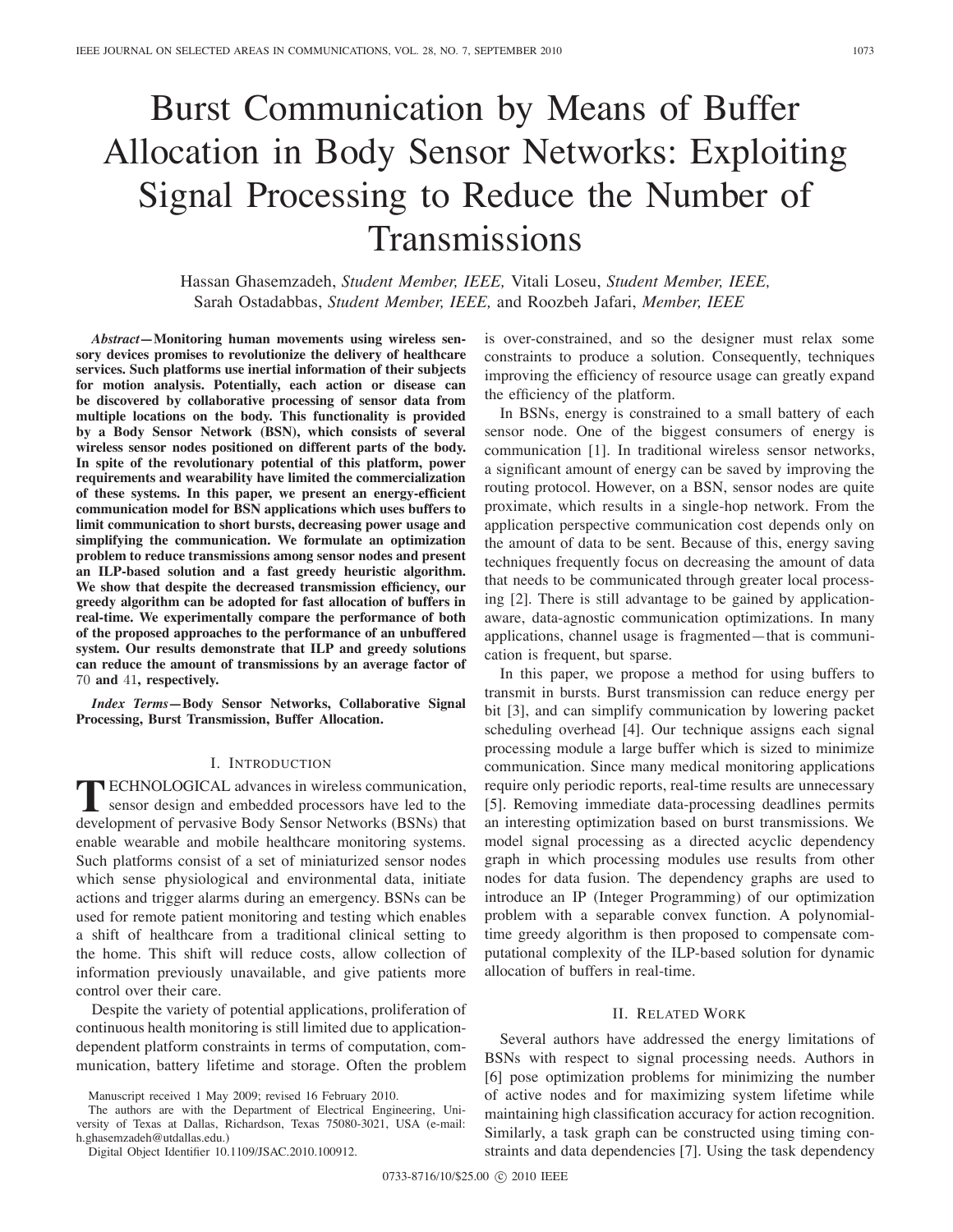graph, the system can determine the critical paths, which can be used in development of a scheduling mechanism to distribute the unused time (slacks) among tasks such that the overall energy cost is minimized. The decision tree model in [8] is used incremental movement classification, where only informative nodes are involved in each classification decision. The node activation policy in [9] activates sensor nodes dynamically according to the local observations made by individual nodes.

Burst transmission requires buffers to accumulate results between transmissions [10]. The concept of buffers has been utilized in several domains in order to optimize communication system. It has been traditionally used in ATM networks to improve system throughput by allowing communication parties to dynamically allocate their buffers to multiple nodes [11]. In networks-on-chip (NoC), efficient distribution of buffers among input channels of on-chip routers can significantly increase overall performance of the system [12]. Buffers have been used in embedded software to minimize memory requirements of runtime software components [13]. In realtime distributed systems, buffers have been employed to avoid communication delay among synchronous processes and to preserve data semantics [14].

Nevertheless, to the best of our knowledge, the issue of communication minimization by means of buffers in BSNs has not been investigated previously. In our work, we explore a buffer technique for BSN applications with relaxed time deadlines. We first outline an ILP formulation of this problem aiming to maintain optimal size buffers across the network. Although the formulation can be used for static allocation of buffers, computational complexity of the ILP limits its utilization in real-time scenarios. Inspired by this need, we further present a greedy approach for buffer assignment.

#### III. PRELIMINARIES

Before formulating the problem of buffer allocation in BSNs, several concepts must be presented, including a more thorough description of the platform, signal processing model, and definition of dependency graphs in the context of this problem.

# *A. System Architecture and Signal Processing*

Our system consists of several sensor nodes, each equipped with a processing module and a custom-designed sensor board powered by a Li-Ion battery. The processing module is a mote with embedded radio for communication. Each sensor board has a tri-axial accelerometer and a bi-axial gyroscope. The system aims to detect physical movements of the subject wearing the system. A number of sensor nodes are placed on different joints of the human body. Inertial data obtained by each sensor node is subject to physical action recognition and further processing.

A typical system of physical activity recognition intends to classify a set of movements of interest. Pattern classification techniques are mostly employed to distinguish each action from the rest. Our per-node signal processing involves several modules including *preprocessing*, *segmentation*, *feature extraction*, and *classification* [15]. In preprocessing phase,



Fig. 1. **Intra-node dependency subgraph**

the data is collected from each sensor node and is passed through a filter to reduce high frequency noise. During the segmentation the signal is divided into segments that represent complete actions. This is done by annotating the start and end of each movement. A feature extraction block calculates a set of statistical and morphological features from each signal segment. Each sensor node makes a local classification decision on the movement being performed by the subject. A final decision based on the all local results is made by a central node.

## *B. Collaborative Model*

The signal processing model described in Section III-A is usually implemented in a distributed manner over a BSN. We represent information flow across the network with our dependency graph model. In a system of  $n$  sensor nodes, dependency graph is composed of  $n$  subgraphs connected through inter-node links. Each subgraph represents static information dependencies within a node as shown in Fig. 1 where  $u_i^R, u_i^S, u_i^F$  and  $u_i^C$  denote sensor reading and preprocessing, segmentation, feature extraction and classification blocks respectively. As mentioned previously, features are extracted by locating the annotation points in the filtered signal and calculating a set of statistical and morphological features from the resulting segment.

**Definition** 1: Given a set of n sensor nodes  $s_1, \ldots, s_n$ , *intra-node dependency subgraph* for node  $s_i$  is defined by  $G_i = (V_i, E_i)$  where  $V_i$  is the set of four vertices and  $E_i$  is the set of four edges. Each vertex, denoted by  $u_i^{\mu}$ , corresponds to a processing unit, and each edge is denoted by  $e_{ii}^{\mu\eta}$  $(\mu, \eta \in \{R, S, F, C\})$  representing intra-node dependencies.

Inter-node links which represent dependencies across sensor nodes are used to connect subgraphs and form a dependency graph. An inter-node link is determined according to dependencies induced by the application of interest.

**Definition** 2: Given a set of n sensor nodes  $s_1, \ldots, s_n$  and inter-node dependencies, *dependency graph*  $G = (V, E)$  is formed by connecting  $n$  intra-node dependency subgraphs  $G_1, \ldots, G_n$  through dependency links  $E_b$  defined by application criteria. The set of edges  $E$  is given by

$$
E = E_w \cup E_b \tag{1}
$$

where the set of intra-node edges  $E_w$  is given by

$$
E_w = \bigcup_{i=1}^n E_i \qquad i = 1, ..., n \tag{2}
$$

and the set of vertices  $V$  is defined by

$$
V = \bigcup_{i=1}^{n} V_i \qquad i = 1, ..., n \tag{3}
$$

where each  $V_i$  is the set of vertices within subgraph  $G_i$ .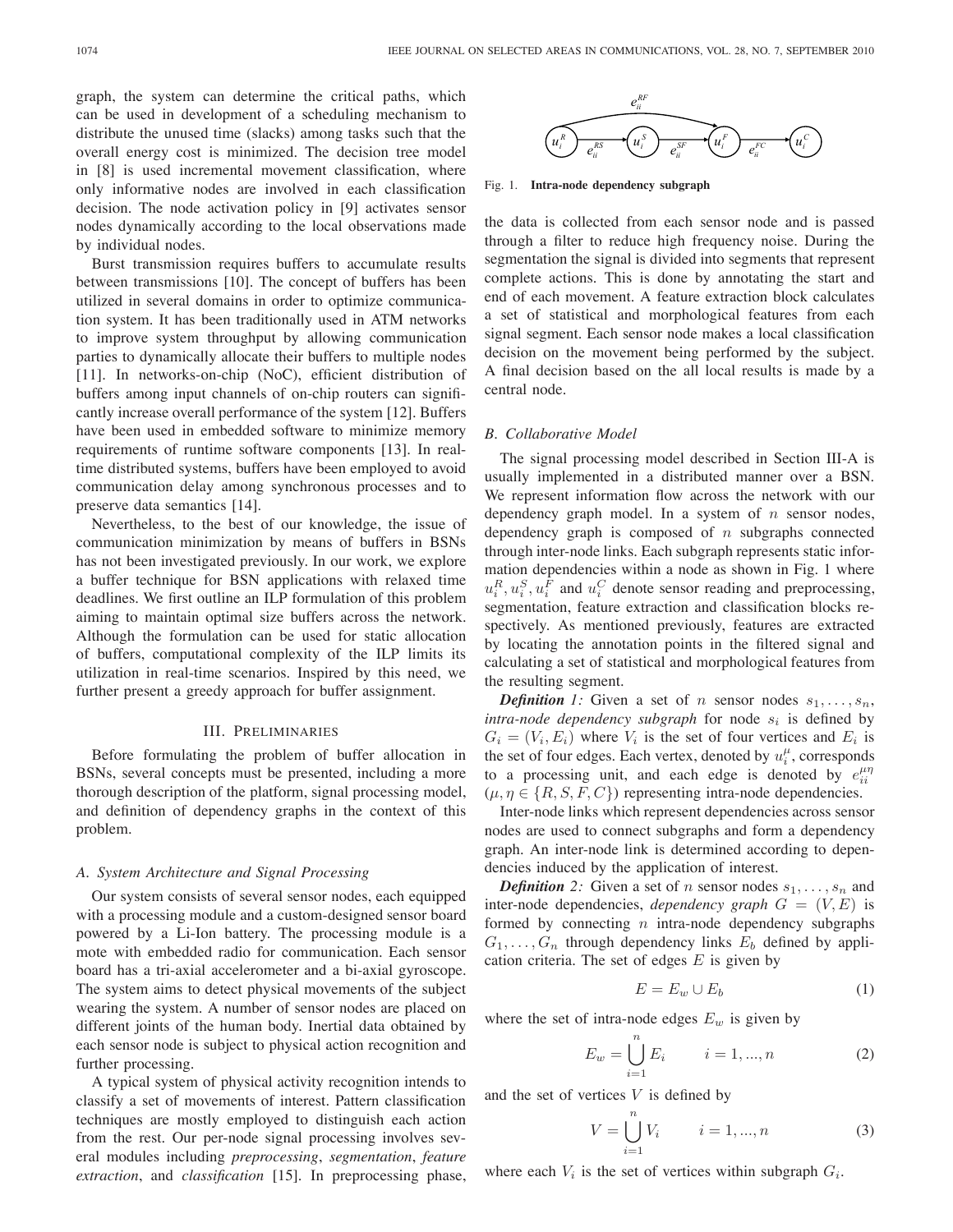

Fig. 2. **An example of dependency graph for a three-node network**

As an abstract example, Fig. 2 shows a dependency graph for a network of three sensor nodes where processing units are connected through 10 inter-node dependency links. Intra-node subgraphs are highlighted by the dashed boxes.

In our activity monitoring system, practical inter-node links  $e_{ij}^{\mu\eta}$  connecting the processing block  $\mu$  at node  $s_i$  to the processing block  $\eta$  at  $s_i$  are presented as follows. A link  $e_{ij}^{SS}$  shows that the segmentation block at sensor  $s_j$  requires segmentation results from sensor  $s_i$ . A lack of prominent patterns prevents  $s_i$  from properly determining start and end of actions. When a subject is walking, a node placed on the leg observes high quality pattern, but a head node observes irrelevant patterns. A link  $e_{ij}^{SF}$  is required when node  $s_i$ becomes a master node for segmentation and provides node  $s_i$  with the annotation points (fragment of sensor data stream signifying a certain activity of predefined class type) for feature extraction. When  $s_j$  requires information on features calculated by  $s_i$  to extract features, a link  $e_{ij}^{FF}$  is added. If classification at node  $s_j$  is contingent on certain features from  $s_i$ , a link  $e_{ij}^{FC}$  is required. A segmentation unit may need information on current movement detected by another node. In this case, a link  $e_{ij}^{CS}$  is added to the dependency graph. A link  $e_{ij}^{CF}$  is required if the feature extraction depends on classification results provided by other nodes. When sensor node  $s_j$  is considered as classifier aggregator, links of the form  $e_{ij}^{CC}$  are considered allowing other nodes to transmit local classification to a central node.

## IV. PROBLEM DEFINITION

The idea behind using buffers is to transmit the maximum amount of data in short time intervals. The large number of data blocks produced by each processing unit is stored locally and is transmitted using available bandwidth. This would conform to real situations of healthcare systems where physicians are interested in receiving reports on daily activities rather than immediate reports. By assuming no immediate deadlines in the system, we maintain individual buffers on each link and transmit the data blocks separately for each inter-node link.

*Problem 1:* Given dependency graph G, each inter-node link  $e_{ij}^{\mu\eta}$  is associated with a number  $x_{ij}^{\mu\eta}$  denoting the number of actions for which data blocks produced by the source unit  $u_i^{\mu}$  are buffered prior to every transmission. The objective is



Fig. 3. **Example of buffer assignment method**

to find values  $x_{ij}^{\mu\eta}$  that minimize the number of transmissions subject to memory constraints on nodes.

# *A. Buffer Assignment*

Through an illustrative example (Fig. 3), we show our buffer allocation technique in the rest of this section.

The amount of data that can be stored within buffers is constrained by the available memory of the nodes. Different processing units, including reading (raw sampled sensor data), segmentation, feature extraction and classification produce data blocks of different sizes.

**Definition** 3: The amount of data produced by unit  $u_i^{\mu}$  per action is called *data unit* and denoted by  $b_i^{\mu}$ . In the example shown in Fig. 3, reading, segmentation, feature extraction and classification generate data blocks of size 200, 2, 10 and 1 byte respectively.

Our communication model maintains two types of buffers for each sensor node as follows. A buffer of size  $b_i^{\mu}$  associated with processing unit  $u_i^{\mu}$  is called *intra-node buffer* in order to enable in-node processing. The data stored in this buffer will be consumed by the next processing unit within the same node. In the above example, the total amount of intra-bode buffers, labeled by W, maintained for nodes  $s_1$  and  $s_2$  is  $W_1 = W_2$  $200 + 10 + 2 + 1 = 213$ . Furthermore, a buffer allocated to a processing unit  $u_i^{\mu}$  due to inter-node dependencies is called *inter-node buffer*. These buffers provide data for consequent dependent units.

Inter-node buffers are sized according to the number of actions each link would store. An inter-node link with  $x_{ij}^{\mu\eta}$ number of actions allocates a buffer to the source unit and another buffer to the destination unit. When a source unit has more than one outgoing edge, only one buffer is enough to store data for both links. The size of such buffer is determined based on maximum amount of data required to be transmitted among the links. In Fig. 3, the processing unit  $u_1^S$  has two outgoing edges. The inter-node buffer (labeled by *B*) is then sized according to the values of  $x_{12}^{SS}$  and  $x_{12}^{SF}$ . However, only a single buffer with the maximum required size would be sufficient to accommodate the data generated by this unit. That is, a buffer of size  $max(2x_{12}^{SS}, 2x_{12}^{SF})$  is allocated where the coefficients are determined as the absolute number of data units that is required per processing block per action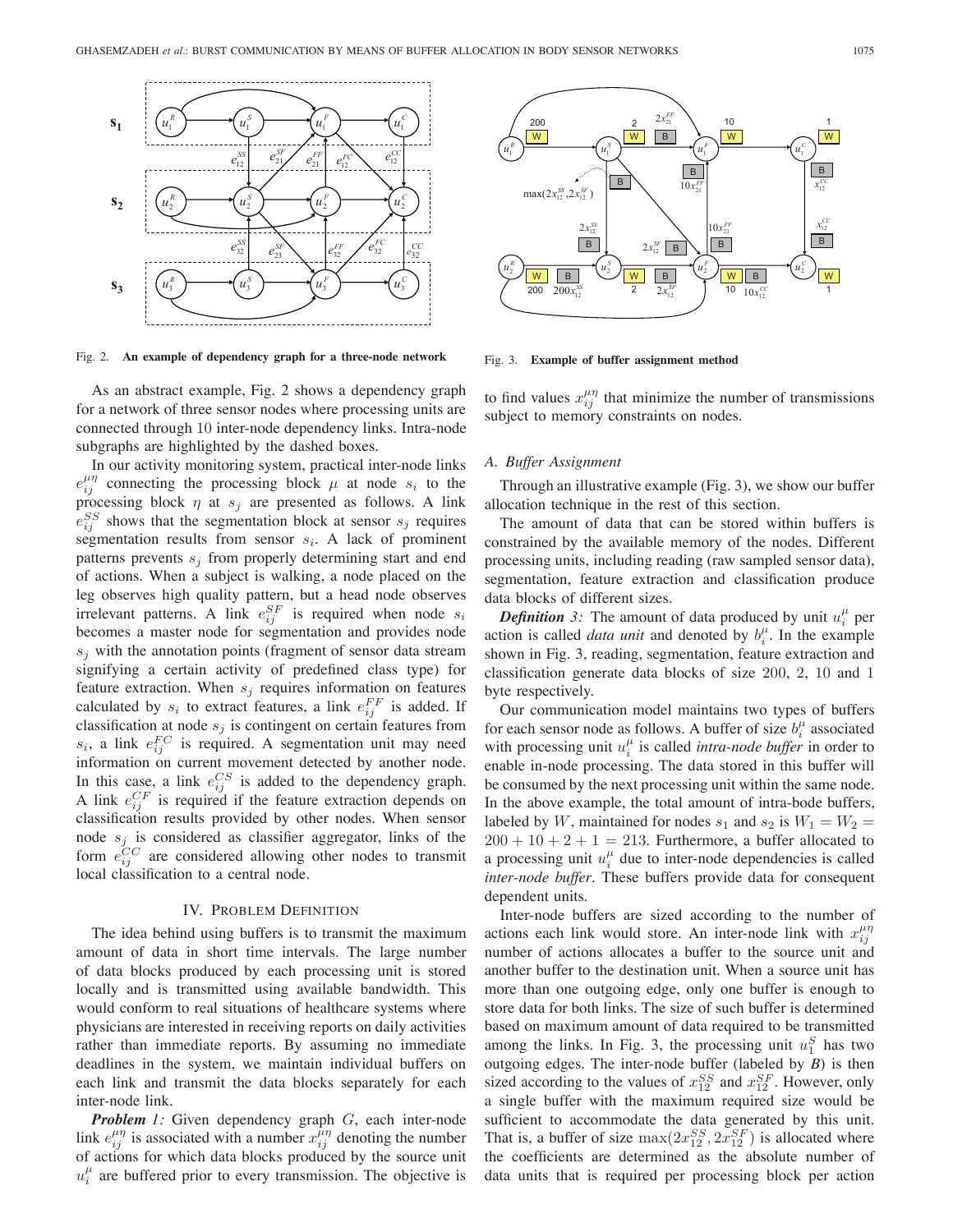(e.g. segmentation block generates two data units for each action). Destination units, however, require  $2x_{12}^{SS}$  and  $2x_{12}^{SF}$ .<br>Moreover, an inter-node dependency prevents the destination Moreover, an inter-node dependency prevents the destination unit from performing any processing until it receives data from the source. That is, for link  $e_{ij}^{\mu\eta}$ , the data produced by the predecessor of the destination unit  $(b_j^{\eta-1})$  must be buffered as well. In Fig. 3, link  $e_{12}^{SS}$  enforces a buffer of size  $200x_{12}^{SS}$  on the incoming link  $e_{12}^{RS}$  because sensor reading produces 200 the incoming link  $e_{11}^{RS}$  because sensor reading produces 200<br>bytes. For the same reason, the  $2r_F^{FF}$  bytes buffer on  $e_{2}^{SF}$ bytes. For the same reason, the  $2x_{21}^{FF}$  bytes buffer on  $e_{11}^{SF}$ , and  $10x_{21}^{CC}$  bytes buffer on  $e_{11}^{FC}$  are allocated and sized and  $10x_{12}^{CC}$  bytes buffer on  $e_{22}^{FC}$  are allocated and sized.<br>We make here certain assumptions about the frequency

We make here certain assumptions about the frequency of occurrence of the actions. We assume that the number of movements occurring in a given time period  $T$  follows a Poisson distribution [16]. The probability of observing  $x$ number of actions in a given time interval is represented by

$$
p(x) = \frac{\lambda^x e^{-\lambda}}{x!}
$$
 (4)  
where  $\lambda$  is the expected number of movements occurred in the

given interval. With a confidence level of  $1 - \alpha$ , the Poisson model provides an upper bound  $k$  on the number of actions occurred during the interval:

$$
p(x \le k) = \sum_{x=0}^{k} p(x) = 1 - \alpha
$$
 (5)

*Definition 4:* The upper bound on the number of actions occurred during a given time interval is known as *action rate*, *k*, which is obtained according to Poisson distribution model.

# *B. Problem Formulation*

Given the dependency graph G as described earlier, let  $d_{ij}^{\mu\eta}$ be a binary that represents existence of inter-node links and is given by

$$
d_{ij}^{\mu\eta} = \begin{cases} 1, & \text{if } s_i \text{ and } s_j \text{ are dependent through } u_i^{\mu} \text{ and } u_j^{\eta} \\ 0, & \text{otherwise} \end{cases}
$$

The number of actions  $A$  occurred at action rate  $k$  during time period T is given as  $A = k \times T$ , and the number of transmissions can be calculated by

$$
Z = \sum_{i \neq j} \sum_{\mu, \eta} A \frac{d_{ij}^{\mu \eta}}{x_{ij}^{\mu \eta}} \tag{7}
$$

The total size of the intra-node buffers  $W_i$  for node  $s_i$  is given by

$$
W_i = \sum_{\mu} b_i^{\mu} \tag{8}
$$

and the total size of the inter-node buffers for node  $s_i$  is determined by

$$
B_i = \sum_{\mu} (\max_{j,\eta} (d_{ij}^{\mu\eta} b_i^{\mu} x_{ij}^{\mu\eta}) + \max_{j,\eta} (d_{ji}^{\eta\mu} b_j^{\eta} x_{ji}^{\eta\mu}) + \max_{j,\eta} (d_{ji}^{\eta\mu} b_j^{\mu-1} x_{ji}^{\eta\mu}))
$$
(9)

Let  $M_i$  be the size of the memory on node  $s_i$ . The problem of minimizing the number of transmissions can be formulated as a convex optimization problem as follows:

$$
\min \quad Z \tag{10}
$$

subject to:

$$
W_i + B_i \le M_i \qquad \forall i \in \{1, ..., n\} \tag{11}
$$

$$
x_{ij}^{\mu\eta} \in \mathbb{Z}^+ \qquad \forall i, j, \mu, \eta \tag{12}
$$

## *C. Problem Complexity*

Both A and  $d_{ij}$  in (7) are known apriori. Thus, the objective function in (10) is to minimize  $\sum_{j=1}^{m} \frac{1}{x_j}$ . Furthermore, the non-linear constraints in (11) can be written as linear constraints by expanding the *max* functions in (9) over all possible values of  $j$  and  $\eta$ . With these modifications, the optimization problem in (10)-(12), can be represented as the following problem **P**:

$$
\min \ \ w(x) = \sum_{j=1}^{m} \frac{1}{x_j} \tag{13}
$$

subject to set of feasible solusions  $F$ :

$$
a_{i1}x_1 + a_{i2}x_2 + \dots + a_{im}x_m + W_i \le M_i \qquad \forall i \in \{1, \dots, n\}
$$
\n(14)

$$
x_j \in Z^+ \qquad \forall j \in \{1, \dots, m\} \tag{15}
$$

In the above formulation, each  $x_i$  is associated with one of the existing inter-node links in the graph. The coefficients  $a_{ij}$ in (14) are calculated according to the transformation of nonlinear constraints in (9) into linear equations by expanding every *max* function over all values taken by the function. Therefore, the set of feasible solutions can be represented by vectors of the form  $\mathbf{x} = \{x_1, x_2, \dots, x_m\}$ . The new formulation in (13)-(15) will simplify our subsequent discussions.

The objective function  $w(x)$  is a summation over several convex functions, turning the objective function into a convex separable function. To the best of our knowledge, no polynomial solution exists that solves this problem in its full generality. However, polynomial solutions exist for several special cases. In particular, authors in [17] present a greedy algorithm when the set of feasible solutions form a jump system. In another study, Hochbaum et al. [18] show that if the integer linear version of an integer convex separable minimization problem over linear constraints is polynomial, it can be solved in polynomial time in the number of variables  $m$ , the number of constraints, and the absolute value of the largest subdeterminant of the constraints matrix.

Since the IP problem is hard to solve in general, we propose two methods for approximating the solution. First, the integrality condition (15) can be relaxed as in (16) to solve the problem using common convex programming tools.

$$
x_j > 0 \qquad \forall j \in \{1, \dots, m\} \tag{16}
$$

The solution obtained due to integrality relaxation will not carry the optimality condition, but we find a lower bound on the size of memory for which the result is optimal.

*Theorem 1:* For each sensor node  $s_i$ , the convex optimization problem **P** with integer relaxed constraints finds optimal solutions for memories of size

$$
M_i - \sum_{j=1}^{m} (1 - \varepsilon) a_{ij}
$$
 (17)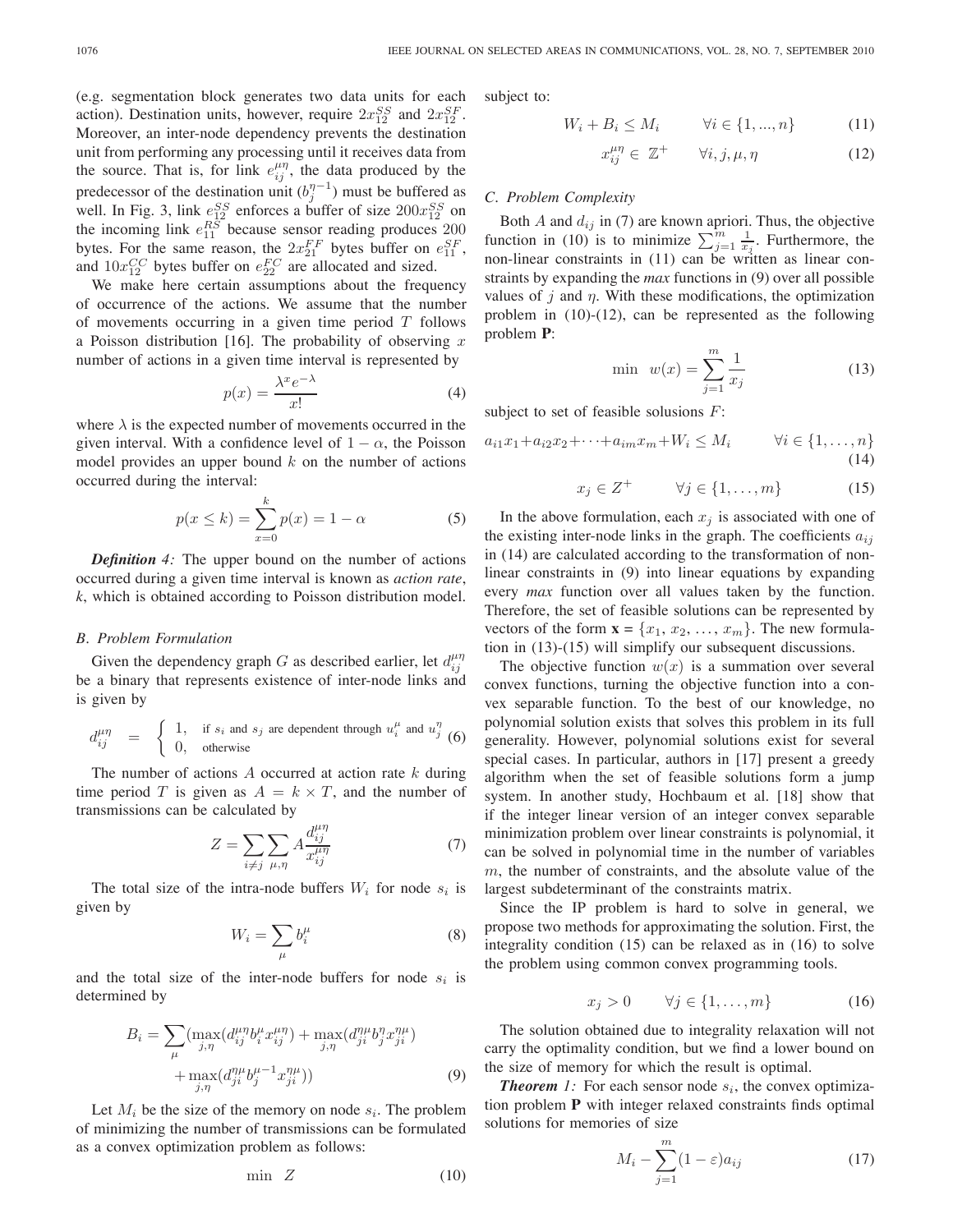## **Algorithm 1** Greedy solution for buffer allocation problem

**Require:** Optimization problem  $P:(w,F)$  and initial solution  $\mathbf{x}^0 \in F$ **Ensure:** Solution **x** for **P**  $\mathbf{x} \leftarrow \mathbf{x}$ **while**  $∃St(x + s)$  s.t.  $x + s ∈ F$  and  $w(x + s) < w(x)$  **do**  $\hat{s} \leftarrow \arg \min_{s} w(\mathbf{x} + s)$  $\mathbf{x} \leftarrow \mathbf{x} + \hat{s}$ **end while** return **x**

*Proof:* Relaxation of a variable  $x_j$ , will round the variable down to closest integer. Thus, the size of optimal buffer associated with  $x_j$  would increase by factor  $1 - \varepsilon$  of the coefficients  $a_{ij}$  represented in (14). Therefore, memory usage on each node is optimized as shown in (17).

In investigating polynomial time solutions for the buffer assignment, we further develop a greedy algorithm which has less computational complexity than the IP technique.

## V. GREEDY ALGORITHM

In this section, we present a greedy solution for solving the buffer assignment problem. Our algorithm starts with an initial feasible solution and reiterates an augmentation process which moves greedily toward the final solution. Since the algorithm is motivated by several basic concepts mostly used in combinatorial optimization over jump systems, we first define these basic terms as follows.

**Definition** 5: For any two lattice points [19] **x** and **y** in  $\mathbb{Z}^m$ , the box spanned by **x** and **y** is denoted by [**x**,**y**] and defined as the set

$$
\left\{ \mathbf{z} \in \mathbb{Z}^m \middle| \min(x_j, y_j) \le z_j \le \max(x_j, y_j) \right\} \quad \forall j \in \{1, ..., m\}
$$
\n(18)

The spanned box [**x**,**y**] contains all the points **z** such that

$$
d(\mathbf{x}, \mathbf{z}) + d(\mathbf{z}, \mathbf{y}) = d(\mathbf{x}, \mathbf{y})
$$
 (19)

where  $d(\mathbf{x}, \mathbf{y})$  denotes the Manhattan distance between two vectors **x** and **y**, and is given by

$$
d(\mathbf{x}, \mathbf{y}) = ||\mathbf{x} - \mathbf{y}||_1 = \sum_{j=1}^{m} |x_j - y_j|
$$
 (20)

*Definition* 6: For any two points **x** and **y** in  $\mathbb{Z}^m$ , a *step* s from **x** to **y** is a point  $\mathbf{x}' \in \mathbb{Z}^m$  such that  $\mathbf{x}' \in [\mathbf{x}, \mathbf{y}]$  and  $d(\mathbf{x}, \mathbf{x}') = 1.$ <br>The definition

The definition of step implies that in any step from **x** to **y**, only one of the components  $x_i$  should change. We denote this component by s (i.e.  $\mathbf{x}' = \mathbf{x} + s$ ) and refer to such step St( $x+s$ ) as used in [17].

Our greedy approach is shown in Algorithm 1. It takes the convex optimization problem **P:** (w,F) and an initial feasible solution  $x^0$  as input and generates a final solution **x**. We will compare the results of this approach with the results obtained from integer programming in the experimental results section. The algorithm iterates through subsequent steps as follows. At each time, it checks all components  $x_j$  within vector **x** and finds the step  $St(x+s)$  that minimizes the objective function w. It then updates the current vector **x** and chooses the next step by setting  $\mathbf{x} \leftarrow \mathbf{x} + \hat{s}$ . The algorithm terminates when no other feasible solution exists that improves the objective function. This happens when either all following steps would violate the constraints  $F$  or every feasible step increases the value of  $w(x)$ .

*Lemma* 2: Any step s from a current feasible solution  $\mathbf{x}^{curr}$ to the final solution  $\mathbf{x}^{final}$ , updates the objective function w only by increasing one variable  $x_i$ .

*Proof:* Assume step s takes the algorithm for  $\mathbf{x}^{curr}$  to a next step  $\mathbf{x}^{next}$  updating the objective function  $w(\mathbf{x}^{curr})$  to  $w(\mathbf{x}^{next})$ . This means  $w(\mathbf{x}^{next}) < w(\mathbf{x}^{curr})$ . By definition of the step,  $d(\mathbf{x}^{curr}, \mathbf{x}^{next})=1$ . To keep the distance between the two vectors 1, one component  $x_i$  should be either increased or decreased by 1. However, decreasing  $x_j$  would result in increasing the value of the objective function  $(w(\mathbf{x}^{next}) >$  $w(\mathbf{x}^{curr})$ ) which contradicts greedily minimizing the objective function  $w$ . Therefore, any step  $s$  increments one component of the vector **x**.

*Definition 7:* Within each step s of the greedy algorithm, an *augmented link* is defined as the inter-node edge  $e_i$  whose corresponding variable  $x_j$  is incremented.

## *A. Static Buffer Allocation*

The greedy algorithm can be used offline to determine initial buffers associated with different links. This is required at the system startup where dependencies are fixed and defined by the application. In addition to the objective function  $w$  and feasible solutions  $F$  defined by (13)-(15), the algorithm needs an initial feasible solution  $\mathbf{x}^0$  as input. An obvious value for  $\mathbf{x}^0$ is  $(1, 1, \ldots, 1)$  which is obtained by initializing every variable  $x_i$  to the smallest possible value introduced by (15). As a result, we initialize all  $x_i$  to 1 at the beginning of the program. At each iteration, the algorithm will increment the variable (see Lemma 2) that maintains locally optimum solution. Each link augmentation allocates some buffer to both processing blocks connected by the link as discussed in section IV-A.

*Lemma 3:* Unless memory constraints in (14) are violated, in each round of the greedy algorithm all dependency links are augmented.

*Proof:* By induction on value of variables  $x_j$ . At the beginning of the algorithm,  $x_j=1$  for all the links  $x_1, x_2,$  $\dots x_m$ . Let  $w_1$  be the value of the objective function by augmenting all the links, through one round of the algorithm (e.g.  $m$  steps). Further, let  $w'_1$  be the objective function by augmenting all the links, but  $x_l$  which remains unchanged  $(x_l)$  $= 1$ ) and  $x_p$  which is increased by 2, through m iterations. Therefore,

$$
w_1 = \sum_{j=1}^m \frac{1}{x_j + 1} = \frac{m}{2}
$$
  

$$
w'_1 = \frac{1}{x_l} + \frac{1}{x_p} + \sum_{j=1, j \neq l, p}^m \frac{1}{x_j + 1} = \frac{m}{2} + \frac{5}{6}
$$
 (21)

Obviously,  $w_1 < w'_1$  which means the algorithm will evenly augment the links. Now assume, in the kth round of the algorithm, all variables  $x_1 = x_2 = \ldots = x_m = k$  increased by 1. We need to prove that in the  $(k + 1)$ th round all the links will be augmented. Let  $w_{k+1}$  be the result of augmenting all the links  $(x_j = k + 1)$ , and  $w'_{k+1}$  the value of the objective function by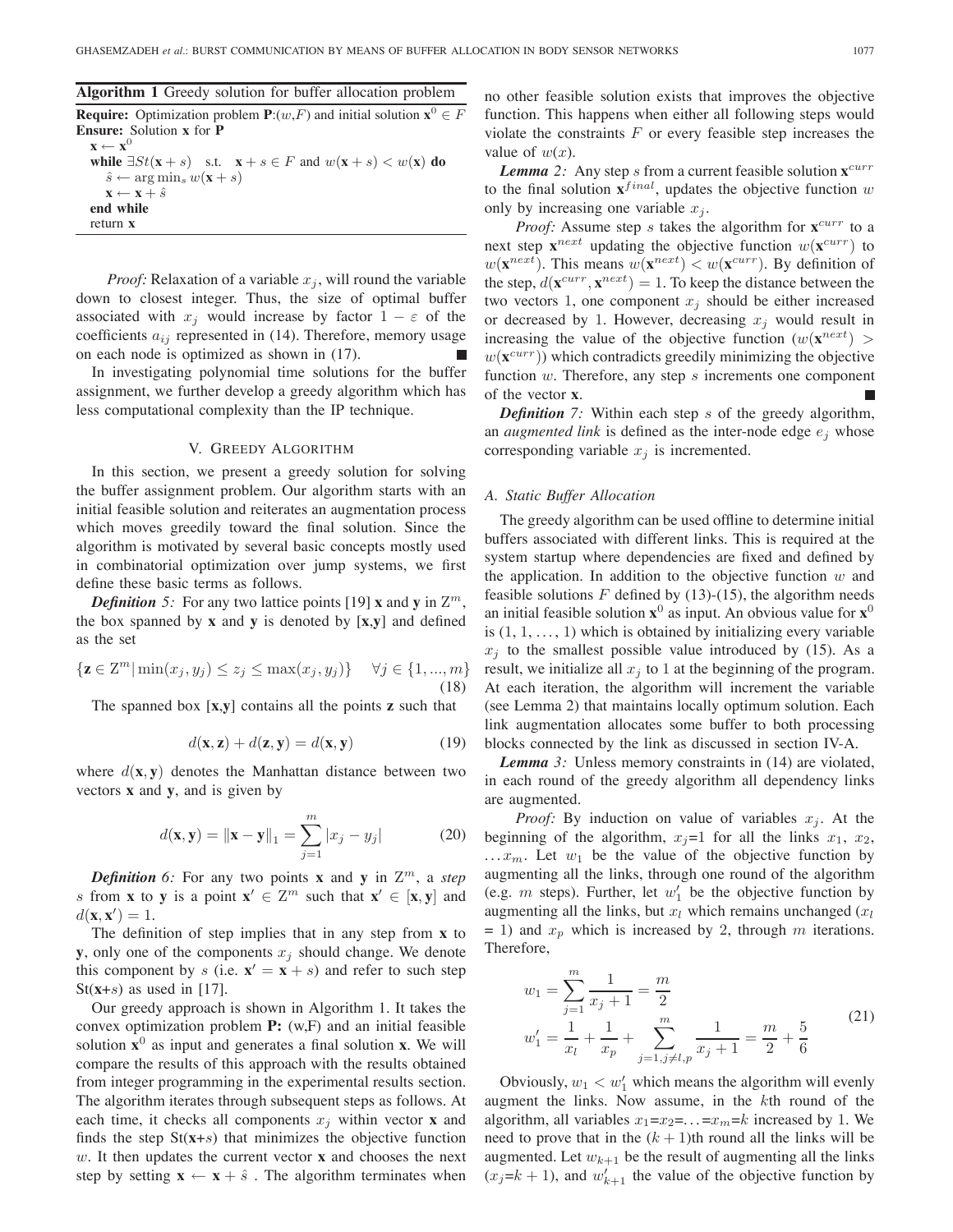augmenting all the links except  $x_l$  which remains  $k + 1$  and  $x_p$  which is augmented twice  $(x_p=k+3)$ . Thus,

$$
w_{k+1} = \sum_{j=1}^{m} \frac{1}{x_j + 1} = \frac{m}{k+2}
$$
 (22)

$$
w'_{k+1} = \frac{1}{x_l} + \frac{1}{x_p} + \sum_{j=1, j \neq l, p}^{m} \frac{1}{x_j + 1}
$$
  
= 
$$
\frac{m}{k+2} + \frac{2}{(k+1)(k+2)(k+3)}
$$
(23)

Since  $w_{k+1} < w'_{k+1}$  the algorithm will augment all inter-node links evenly in any round of the algorithm.

*Theorem* 4: The greedy algorithm for a given buffer allocation problem  $P$  as in (13)-(15) is polynomial in the number of dependency links *m* and the size of memory M.

*Proof:* Without loss of generality, assume all the sensor nodes have equal memory sizes  $M$  and within-node buffers of size  $W$ . Also, assume that the algorithm starts with an initial solution  $\mathbf{x}^0$  which holds inequality constraints as described previously. The algorithm takes steps that minimize the objective function in (13). This convex separable function forces the algorithm to choose the next step such that variables  $x_i$  get close to each other. Base on Lemma 3, the greedy approach would make all  $x_i$  equal unless incrementing a variable violates some constraints. This procedure can be interpreted as follows. The algorithm takes  $m$  steps to augment each of the  $m$  inter-node links. For each node  $s_i$ , the amount of memory assigned by this round of the algorithm is given by

$$
\theta_i = \sum_{j=1}^m a_{ij} \tag{24}
$$

where  $a_{ij}$  are given by the constraints in (14). The remaining memory  $(M-W-\theta_i)$  will be further assigned to different buffers in following steps. When increasing a variable  $x_i$  violates constraints, the algorithm ignores that variable from further buffer allocation. The number of such rounds that eliminate variables from future augmentation differs from one variable to another. However, in worst case, a link may require  $\frac{M-W}{\theta_i}$ rounds before running out of memory. Because each round of the algorithm takes at most  $m$  steps, the number of iterations is bounded by  $m \times \frac{M-W}{\theta_i}$ . Assuming fixed W and  $\theta_i$  for a given problem, the total number of steps  $St(x+s)$  required for the algorithm to converge has a complexity of  $O(m \times M)$ 

## *B. Dynamic Buffer Allocation*

The goal of dynamic buffer allocation is to reassign buffers based on changes in dependency graph. At each point in time, one or more inter-node links may be removed from the graph and several edges can be added. Since the system is expected to operate in real-time, it is extremely important to quickly decide what the size of each buffer should be. In this section, we introduce a simple and effective approach for dynamic assignment of the buffers based on our greedy algorithm. Deletion of an inter-node link makes some memory available on the nodes. The new memory space can be used to assign buffers to the existing or newly inserted links. However, the



Fig. 4. **Illustration of saturation point**

optimality of the solution is not guaranteed if only memory of the deleted links is taken into consideration when reassigning buffers. To overcome this problem, we explore certain properties of our greedy algorithm which allow us to drastically reduce the number of steps for real-time buffer allocation. The key idea is that, by means of information obtained from the static case, the algorithm can restart with a significantly large initial feasible solution and yet achieve the same solution as the static buffer allocation approach.

*Definition 8:* Given probelm **P** with objective function w as in (13) and feasible solutions  $F$  in (14)-(15), and initial solution  $\mathbf{x}^0 = (1, 1, \ldots, 1)$ , a *saturation point* is a point  $\mathbf{x}^{sat}$ within spanned box  $[\mathbf{x}^0, \mathbf{x}]$  ( $\mathbf{x} \in F$ ) such that all components of  $\mathbf{x}^{sat}$  have the same value  $v^{sat}$ , and  $v^{sat}$  is maximized.

$$
\mathbf{x}^{sat} = (v^{sat}, \dots, v^{sat})
$$
 (25)

$$
v^{sat} = \arg\max_{v}(v_1, \dots, v_m) \in F \qquad \forall j \ \ v_j = v \tag{26}
$$

When the greedy algorithm iterates through steps, different links will be saturated one after another. Once a link is saturated, it is ignored in the subsequent iterations. The saturation point, in fact, refers to the first link that is eliminated from further augmentation. Fig. 4 shows evolution of the algorithm for three variables  $x_1, x_2$ , and  $x_3$ . The algorithm starts with the initial solution (1,1,1) and reiterates by evenly incrementing the variables. The point  $(4,4,4)$  is the saturation point because all variables have the same value and one of the links  $(x_3)$  is saturated. This link can not be further augmented in following steps due to memory constraints. The algorithm continues by augmenting other links than  $x_3$  until  $x_1$  becomes saturated at  $(7,7,4)$ . However, it keeps increasing  $x_2$  until the algorithm converges at (7,11,4).

*Lemma* 5: Given final solution  $\mathbf{x}=(v_1, \ldots, v_m)$  obtained from the greedy algorithm, the saturation point  $\mathbf{x}^{sat} = (v^{sat},$  $\ldots$ ,  $v^{sat}$ ) is calculated by

$$
v^{sat} = \min(v_1, \dots, v_m)
$$
 (27)

*Proof:* The proof follows from definition of the saturation point. Saturation point is identified by the first link that is saturated. Since such link will not be augmented in future, its value remains fixed throughout subsequent steps. Therefore,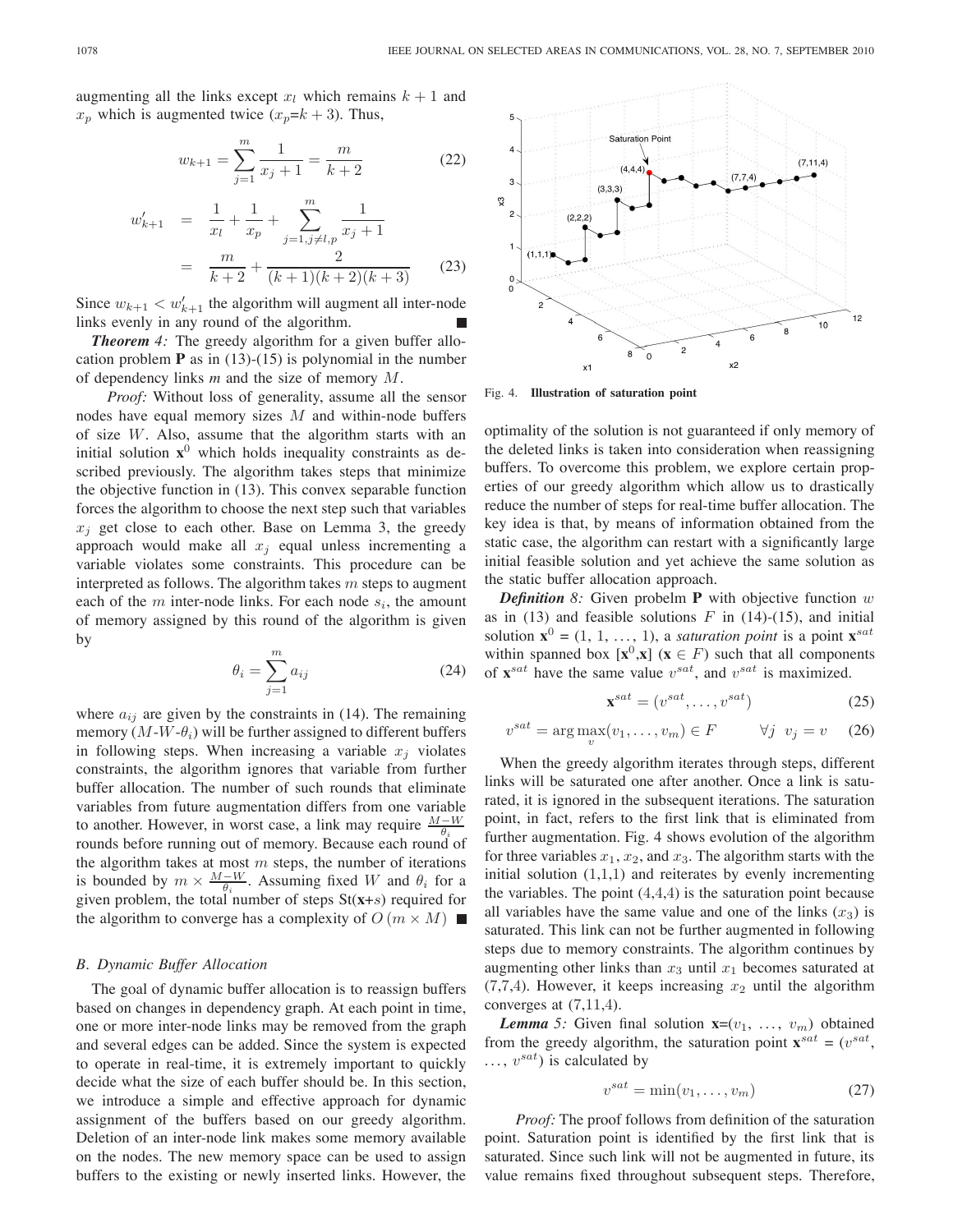at the end of the algorithm, the value of such link is the same as its last augmentation, but other links have been augmented in subsequent iterations (see proof for Theorem 4).

*1) Link Deletion:* Removing an existing link will create free space for other links to be augmented. On deletion of a link, we run our greedy algorithm with the initial feasible solution given by the saturated point. This guarantees the same final solution as the static algorithm and reduces the number of steps required for the algorithm to converge.

*Lemma 6:* Given a buffer allocation problem **P**, any point in the box spanned by two feasible solutions  $x$  and  $x'$  remains a feasible solution if any memory size  $M_i$  increases.

*Proof:* Let **P** be the problem which allocates buffers to sensor nodes  $s_1, \ldots s_n$  with memories of size  $M_1, \ldots, M_n$ . The set of feasible solutions  $F$  for problem  $\bf{P}$  is defined by the box spanned by the smallest initial solution  $x^0$  and the optimal solution  $\mathbf{x}^{opt}$ . Increasing  $M_i$  by  $\delta$  will expand this box according to the constraints in (14). Therefore, the new expanded box contains all previous feasible solutions. In particular, it contains all the points within the box [**x**,**x** ].

*Theorem 7:* By removing a link from dependency graph, the greedy algorithm with initial solution **x**sat produces the same result as that with the initial solution  $\mathbf{x}^0$  used for static approach.

*Proof:* Let  $v^{sat}$  refer to the saturation point for the original problem with  $m$  links. Without loss of generality, assume that link  $e_m$  has been removed from dependency graph. The problem turns into finding final solution for  $\mathbf{x}=(x_1,$  $\dots, x_{m-1}$ ). Let w and w' be the values of the objective function using initial solutions  $\mathbf{x}^0 = (1, \ldots, 1)$  and  $\mathbf{x}^{sat} = (v^{sat},$  $\dots, v^{sat}$  respectively. Because link deletion makes some memory available, any point within the box  $[\mathbf{x}^0, \mathbf{x}^{sat}]$  is a feasible solution (see Lemma 6). Thus,  $\mathbf{x}^{sat}$  could be an initial point for the greedy algorithm. Based on Lemma 3, this point is on the path from  $x^0$  to the final solution. Therefore, both static and dynamic approaches will take the same steps after reaching  $\mathbf{x}^{sat}$ , and output the same solutions.

*2) Link Insertion:* When a new link is added to the network, we still use the saturation point to restart the algorithm. However, this point would not necessarily be a feasible solution for the new problem with extra link. The reason for this is that the new variable added to the constraints in (14) may shrink the feasible solution space. Yet, we are interested in finding an initial point whose all components have the same value. This point would necessarily lie within the box  $[\mathbf{x}^0, \mathbf{x}^{sat}]$ . To find this initial point, we perform a quick binary search. This gives a feasible point in  $[\mathbf{x}^0, \mathbf{x}^{sat}]$  which has largest components. Once this point is found, we feed it to our greedy algorithm. The algorithm will then go through different steps by evenly augmenting existing links. When incrementing a variable results in violating memory constraints, the algorithm skips that link from further augmentation and iterates through the rest of edges in the dependency graph as accomplished for the static case.

## VI. EXPERIMENTAL VERIFICATION

In this section, we show the effectiveness of our buffer assignment techniques through several networks with varying inter-node dependencies.

TABLE I NUMBER OF TRANSMISSIONS FOR EXPERIMENT 1 FOR 24 HOURS OF SYSTEM OPERATION

| Conf.       | #Packets    |          | ПP         | Greedy   |                   |  |
|-------------|-------------|----------|------------|----------|-------------------|--|
|             | W/o buffer) | #Packets | $%$ Saving | #Packets | $\sqrt{\%Saving}$ |  |
| $\mathbf a$ | 2880        | 52       | 98.19%     | 89       | 96.91%            |  |
| b           | 2880        |          | 99.93%     |          | 99.93%            |  |
| c           | 2880        | 41       | 98.58%     | 88       | 96.94%            |  |
| d           | 2880        | 36       | 98.75%     | 58       | 97.99%            |  |
| e           | 2880        | 73       | 97.47%     | 128      | 95.56%            |  |
|             | 2880        | q        | 99.69%     |          | 99.69%            |  |
| Avg         | 2880        | 35.50    | 98.77%     | 62.33    | 97.84%            |  |

#### *A. Setup*

We conduct our experiments on several networks, each composed of homogenous sensor nodes. The nodes are TelosB as described in section III-A and have memories of size 10 KB. The results are discussed for two different networks with respect to typical dependencies required in BSN applications. Here  $x_i$  denotes the number of actions for which data is buffered before transmission over the given link.

In our analysis, we assume that the movements occur at a rate of 1 action/min. and each movement spans 200 samples. These assumptions ensure a high confidence level (95%) with the Poisson model. In fact, processing blocks will have sufficient computational throughput to process incoming actions. We further assume that the size of intra-node buffer is 2 bytes for segmentation, 10 bytes for feature extraction, and 1 byte for classification.

## *B. Experiment 1*

For the first experiment, we arranged a network of two sensor nodes with emphasis on information dependencies for segmentation and classification as shown in Fig. 5(a). A brief description of this configuration is as follows. The second node is the master node for segmentation and classification. It performs segmentation based on its local knowledge and the information received from the node 1. In order to provide the first node with a more confident segmentation, node 2 transmits the results to node 1 for feature extraction. Furthermore, the classifier at node 2 is assumed to be dependent on the results of classification provided by node 1.

The network is initially constructed to satisfy the three information dependencies labeled as  $x_1$ ,  $x_2$  and  $x_3$ . Fig. 5(b) shows the situation where  $x_1$  and  $x_2$  are removed from the network. The network model is then updated as shown in Fig. 5(c) due to addition of two new edges  $x_4$  and  $x_5$ . The network changes afterwards as shown in Fig. 5(d), Fig. 5(e) and Fig. 5(f).

We solved the buffer allocation problem using both integer relaxation and greedy algorithm. The IP solver in [20] was used to specify and solve the convex optimization problem. To evaluate the effectiveness of our combinatorial algorithm, we further developed the greedy algorithm in MATALB. In the absence of buffers, each node is required to transmit its local data to the other node on occurrence of every action. This results in 1440 transmissions per node during twenty-four hours of system operation. Table I shows difference between the relaxed ILP and greedy buffer allocations for each of the six configurations in Fig. 5. When network model changes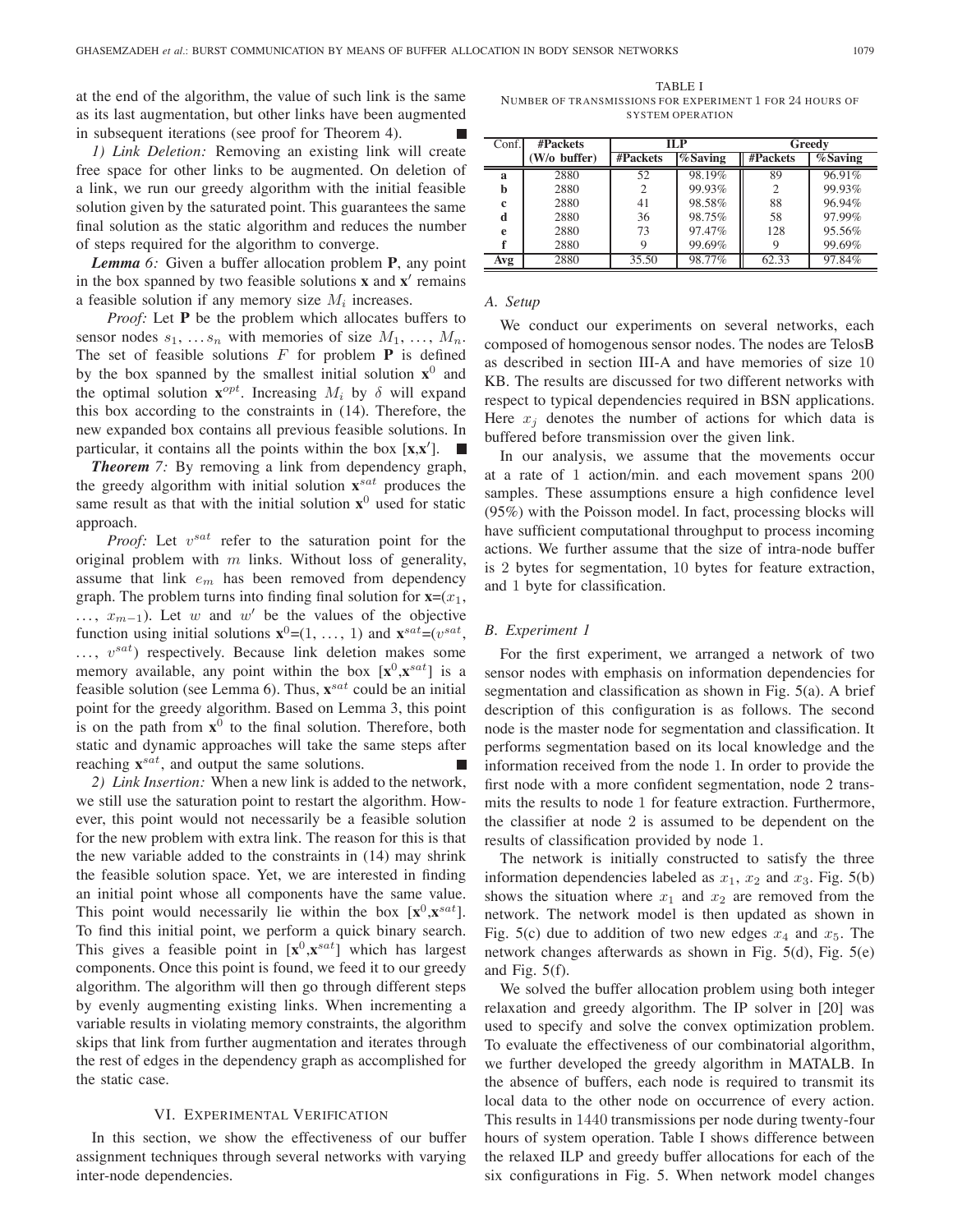

Fig. 5. Evolution of dependency graph for a body sensor network with two sensor nodes (used for experiment 1)

TABLE II TIME COMPLEXITY COMPARISON FOR EXPERIMENT 1

| Conf. | <b>ILP</b> Time | <b>Greedy Static</b>    |        |         | <b>Greedy Dynamic</b> |        |              |                          |
|-------|-----------------|-------------------------|--------|---------|-----------------------|--------|--------------|--------------------------|
|       | (sec.)          | Time $(\mu \text{sec})$ | #Steps | Speedup | Time $(\mu \sec)$     | #Steps | Speedup(ILP) | Speedup(Static)          |
| a     | 1.453           | 188                     | 144    | 7728    |                       |        |              | $\overline{\phantom{0}}$ |
| b     | 1.234           | 3172                    | 911    | 389     | 2750                  | 863    | 448          | 1.15                     |
| c     | 1.625           | 206                     | 145    | 7888    | 15.6                  |        | 104166       | 13                       |
|       | 1.518           | 196                     | 98     | 7744    | 27                    |        | 56222        | 7.2                      |
| e     | 2.030           | 294                     | 176    | 6904    | 20                    |        | 101500       | 14.7                     |
|       | 1.478           | 1978                    | 668    | 747     | 1740                  | 1160   | 849          | 1.1                      |

TABLE III NUMBER OF TRANSMISSIONS FOR EXPERIMENT 2 FOR 24 HOURS OF SYSTEM OPERATION

| Conf. | #Packets       |          | ILP     | Greedy |            |  |
|-------|----------------|----------|---------|--------|------------|--|
|       | $(W/O$ buffer) | #Packets | %Saving | #Packs | $%$ Saving |  |
| a     | 4320           | 81       | 98.13%  | 194    | 86.5%      |  |
| b     | 4320           | 59       | 98.63%  | 58     | 95.9%      |  |
| c     | 4320           | 95       | 97.80%  | 128    | 91.1%      |  |
| d     | 4320           | 6        | 99.86%  |        | 99.5%      |  |
| e     | 4320           | 117      | 97.29%  | 191    | 86.7%      |  |
|       | 4320           | 71       | 98.36%  | 116    | 91.9%      |  |
| Avg   | 4320           | 71.50    | 98.34%  | 115.5  | 97.33%     |  |

from one configuration to another (e.g. from (a) to (b)), both static and dynamic algorithms achieve the same results. For this particular experiment, the ILP and greedy reduced the number of transmissions by an average factor of 81 and 46 respectively. Since the sensor nodes are incapable of running the ILP, we run our algorithms on a PC to provide insights into differences in terms of running time between the greedy schemes and the ILP. For this purpose, the convex solver and the developed tools were used in MATLAB running on a laptop with a 1.6GHz Intel Core Duo processor. The results are shown in Table II which verifies the effectiveness of our algorithm in terms of convergence time. Number of steps in this table corresponds to Definition 6. For each of the (b) thru (f) networks, the last two columns in Table II shows the speedup of the dynamic algorithm compared with that of the ILP and static buffer allocation schemes.

#### *C. Experiment 2*

The second network that we used to evaluate our techniques is illustrated in Fig. 6. The initial configuration shown in Fig. 6(a) has six inter-node dependency links (labeled as  $x_1$ to  $x_6$ ) for segmentation, feature extraction, and classification. Fig. 6(b) thru 6(c) illustrate dynamic changes in the network due to potential requirements of the application. First, the network loses its all inter-node dependencies for feature extraction and classification  $(x_2, x_3, x_5, x_6)$ , but not for segmentation. Network configuration is then updated as in Fig. 6(c) to enable classification at the second node. In this configuration, the second classifier is assumed to combine features from all the sensors for high accurate movement classification. In Fig. 6(d), the network has only dependencies for classification at node 2, as a result of deleting links  $x_1$ and  $x_4$  from previous network. We keep updating the model as shown in Fig. 6(e) by adding four new dependencies  $(x_9,$  $x_{10}$ ,  $x_{11}$ , and  $x_{12}$ ) which makes the second node master for segmentation. Node 2 receives segmentation data from the two other nodes and provides them with final annotations. Fig. 6(f) shows situation where node 2 is not a classifier combiner as it was in (c), (d) and (e). This is done by deleting  $x_7$  and  $x_8$  from the network. However, node 2 is still master for segmentation.

Note that when no buffering scheme is employed, a transmission is initiated after occurrence of each movement. This yields a large number of transmissions as shown in Table III. This table also shows the number of transmissions reported by both ILP and greedy solutions. For this experiment, the number of transmissions is reduced by a factor of 60 and 37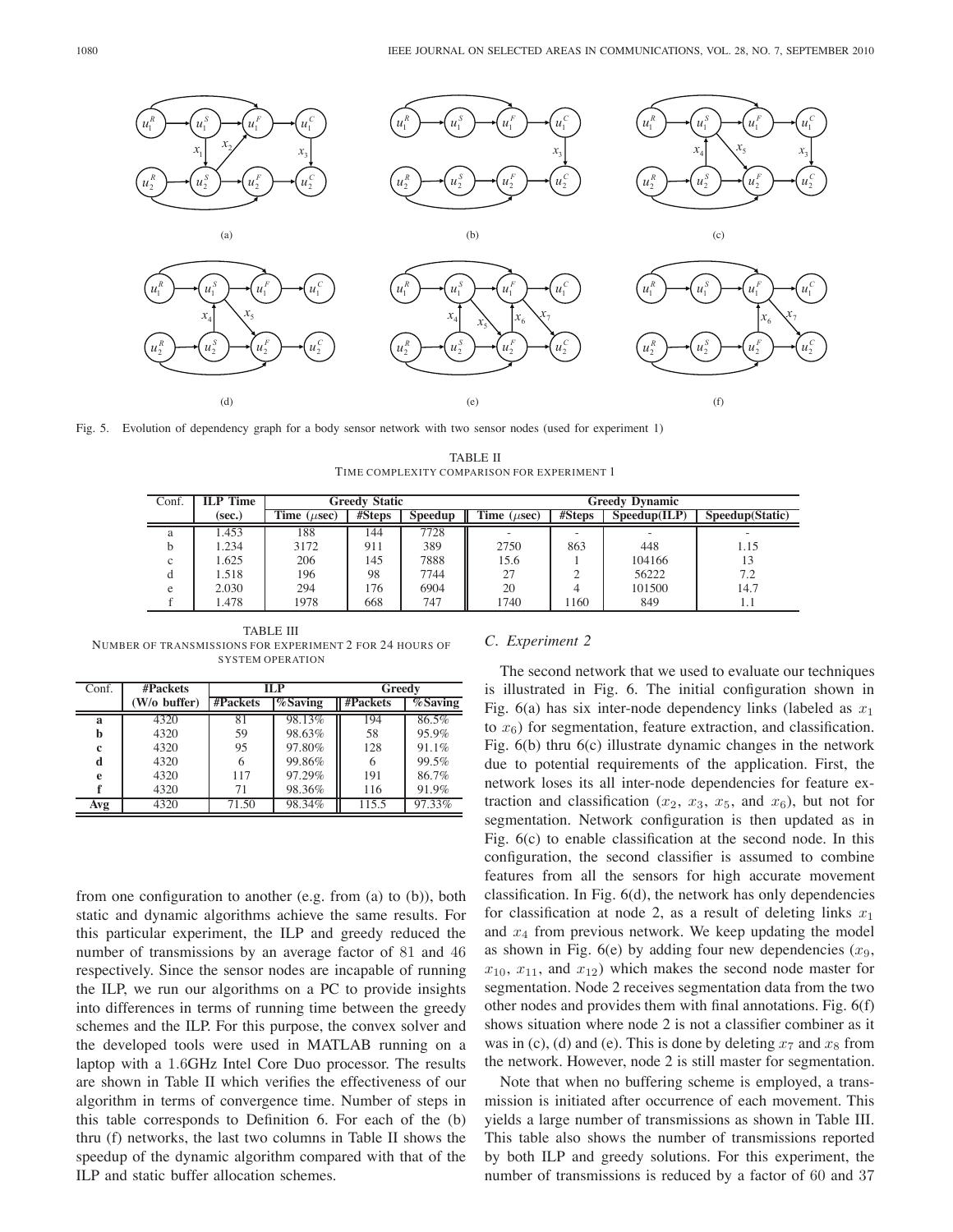

Fig. 6. Example of dependency graph for three sensor nodes with dynamic reconstruction of inter-node links (used for experiment 2)

TABLE IV TIME COMPLEXITY COMPARISON FOR EXPERIMENT 2

| Conf. | <b>ILP</b> Time | <b>Greedy Static</b> |        |         | <b>Greedy Dynamic</b> |        |              |                 |
|-------|-----------------|----------------------|--------|---------|-----------------------|--------|--------------|-----------------|
|       | (sec.)          | Time $(\mu \sec)$    | #Steps | Speedup | Time $(\mu \sec)$     | #Steps | Speedup(ILP) | Speedup(Static) |
| a     | 2.532           | 6266                 | 261    | 404     |                       | -      |              |                 |
| b     | 1.484           | 2343                 | 98     | 633     | 297                   | 12     | 4996         | 7.8             |
| c     | 2.078           | 4031                 | 176    | 515     | 109                   |        | 19064        | 36              |
|       | 1.612           | 8563                 | 1002   | 188     | 8175                  | 914    | 1763         | 1.09            |
| e     | 2.555           | 3520                 | 266    | 725     | 150                   |        | 17033        | 23              |
|       | 2.152           | 2872                 | 196    | 749     | 109                   | 20     | 19743        | 26              |

using the ILP-based and greedy respectively. An interesting observation is that for Fig. 6(b) the ILP solver outputs a larger number of packets than the greedy algorithm. This is, in fact, due to integer relaxation of the variables  $x_i$  when using convex solver (see Theorem. 1).

In Table IV, we compare timing complexity of different solutions including ILP and static and dynamic greedy. As demonstrated by our results, the greedy algorithm can drastically reduce cpu-time while maintaining higher savings in terms of packet transmissions. Moreover, real-time allocation of buffers using our dynamic greedy serves considerable time reduction compared to both ILP and static greedy. This verifies importance of employing saturation point as initial solution of the greedy algorithm for dynamic reconfiguration.

# VII. DISCUSSION AND FUTURE WORK

Our model provides a unique way for energy conservation, context-aware and collaborative communication systems that utilizes specific properties of signal processing applications in BSNs. The proposed technique has several advantages in addition to the main objective of transmission reduction. It can simplify the communication, reduce the overhead of communication coordination, and enhance the system lifetime.

Although the existence of real-time deadlines is not investigated in this study, our model can be suitably extended further to incorporate such need. Immediate reactions can be initiated when certain actions (e.g. falling) are observed. For each such action, one master node can detect the movement locally and initiate the communication.

The choice of the number of packets as a performance metric makes our evaluation independent of the communication protocol. Moreover, larger packet sizes presented by our model can potentially enhance communication system by reducing energy consumption and supporting self-configuration [21].

In future, we will investigate accommodating deadlines in our communication model. Furthermore, we plan on refinement of our greedy algorithm for faster execution by incorporating more intelligent approaches that use larger step sizes.